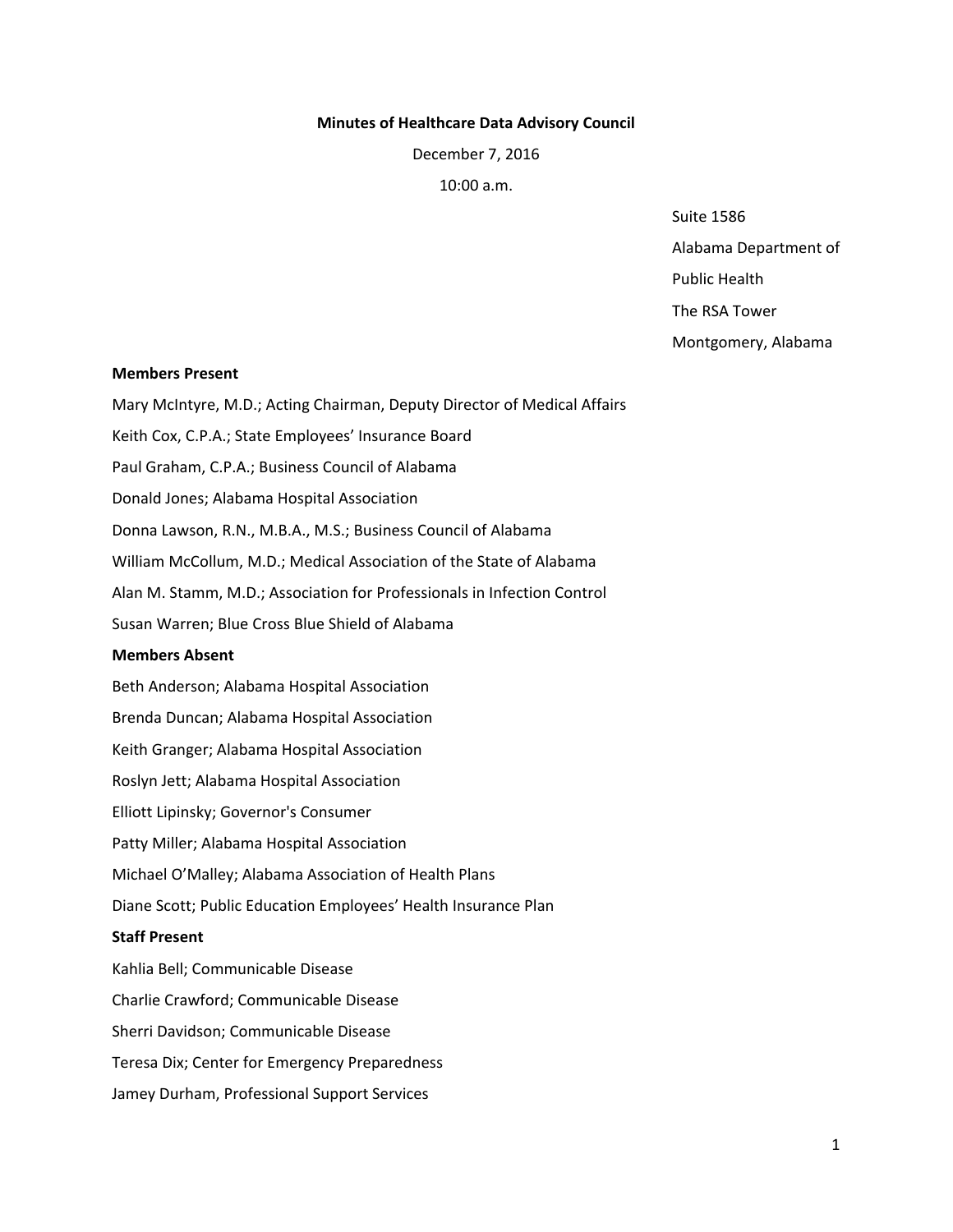W. T. Geary; Health Provider Standards Tammy Langlois; Communicable Disease Mary McIntyre; Disease Control & Prevention Travis Redford; Communicable Disease Allison Roebling; Communicable Disease Kelly Stevens; Communicable Disease Harrison Wallace; Communicable Disease **Organizations Present**  Teresa Fox; Alabama Quality Assurance Foundation

#### **CALL TO ORDER:**

The Healthcare Data Advisory Council was called to order at 10:00 a.m. by Dr. McIntyre. Roll call was taken and a quorum was not present.

### **CONSIDERATION OF THE MINUTES:**

The minutes from the December 11, 2015 and June 29, 2016 meetings were presented, but could not be considered because a quorum was not present.

#### **2015 HEALTHCARE‐ASSOCIATED INFECTIONS (HAI) REPORT:**

The 2015 Healthcare‐associated Infections (HAI) Report was distributed for review, and findings were summarized by HAI Epidemiologists, Travis Redford and Allison Roebling. The epidemiologists highlighted differences between the 45-day review and the final data presented in the report. In particular, the final report included only deep‐level surgical site infections (SSIs), while previous data had included these and superficial SSIs. Healthcare facilities will be notified of changes prior to public release of the report.

The epidemiologists also addressed reporting issues from Greene County Hospital, which had incomplete catheter‐associated urinary tract infection (CAUTI) data in the National Healthcare Safety Network (NHSN), the online HAI reporting system. Greene Hospital could not remedy the data submission because no current staff members had NHSN access, however, the epidemiologists were able to accept the data manually. Because the data is not in NHSN, their numbers are not included in standardized infection ratio (SIR) calculations.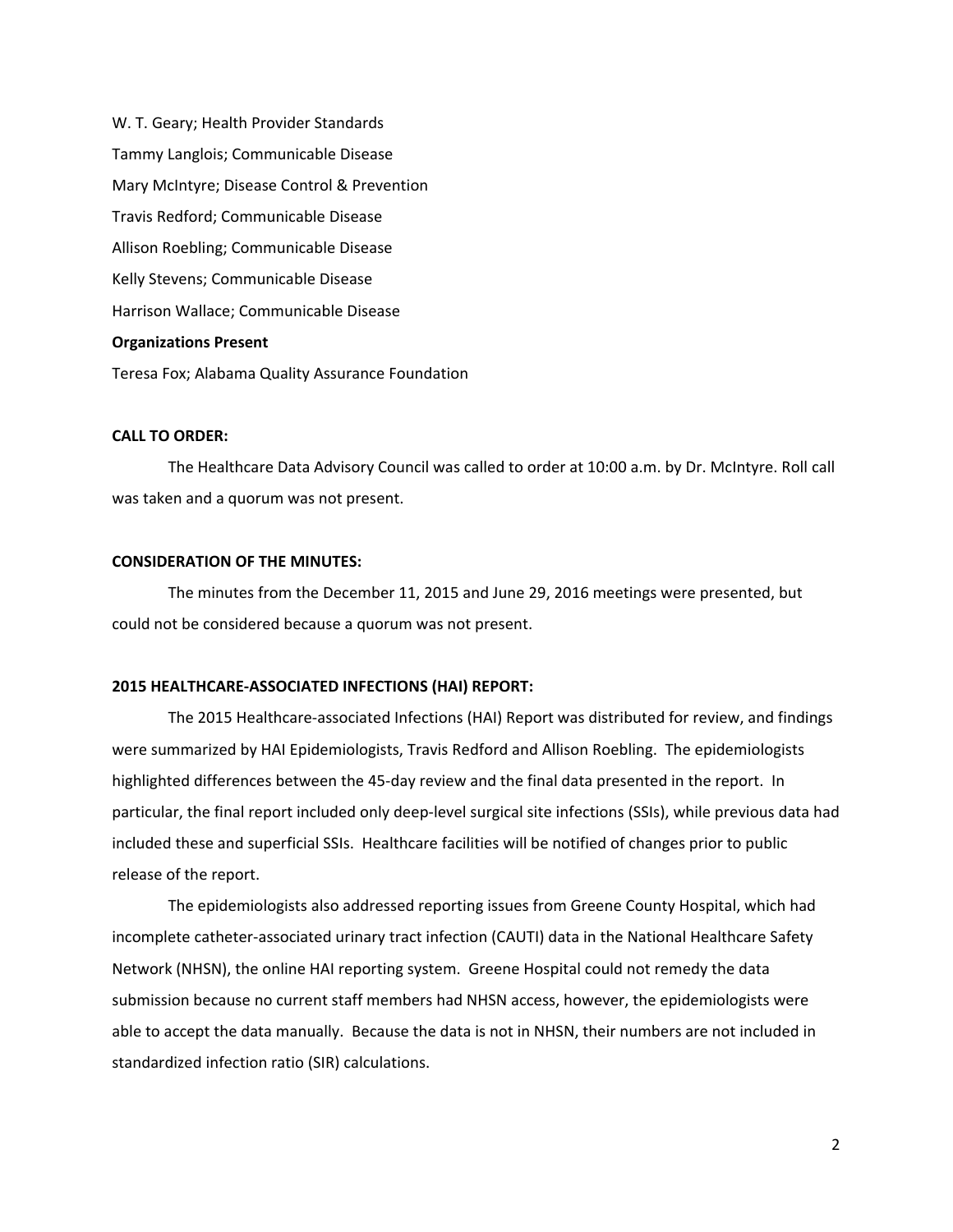Lastly, the Council was notified of upcoming changes in the national baseline data in NHSN. Starting in 2016, standardized infection ratios (SIRs) can be calculated using the current 2008/2009 baseline data or the new 2015 baseline data. In 2017, all SIRs will need to be calculated exclusively using the new 2015 baseline. When SIRs are calculated using the new baseline data, they will not be comparable to SIRs calculated with the old baseline. The Council expressed interest in showing multiple years of data with the new baseline so that multi‐year comparisons can be made in 2017 when the new baseline is used.

#### **HAI FACILITY VALIDATION VISITS:**

Tammy Langlois described the validation process to review 2015 central line‐associated bloodstream infection (CLABSI) data and presented a summary of findings. Visits were made to 22 hospitals, and facilities were selected and evaluated using the Centers for Disease Control and Prevention (CDC) HAI Validation Tool Kit. Staff explained that for validations performed for 2016 data, although the CDC Validation Tool Kit will be used to validate data, it will not be used to select facilities to be validated. Instead the hospital selection process will focus on hospitals with "Worse" performances and on hospitals that have not received validation visits for the past consecutive two years.

#### **EBOLA AND SERIOUS INFECTIOUS DISEASES READINESS PROGRAM ‐ HOSPITAL ASSESSMENTS:**

Ms. Langlois provided information on the progress of hospital assessments for hospitals in Alabama that volunteered to serve as Ebola Assessment Hospitals. Public Health teams conducted visits to the three volunteer hospitals: Huntsville Hospital, the University of Alabama in Birmingham Hospital, and USA Medical Center in Mobile. When the assessment process is completed, these hospitals will be prepared to receive suspect Ebola (or other serious infectious disease) patients, isolate, and conduct preliminary tests. It is anticipated that all three hospitals will receive approval to be named Ebola Assessment Hospitals by December 31, 2016, and a public announcement will be scheduled in January of 2017.

### **INFECTION CONTROL ASSESSMENT AND RESPONSE (ICAR) SURVEYS:**

Ms. Langlois is responsible for conducting Infection Control Assessment and Response (ICAR) surveys with healthcare facilities throughout the state. The surveys will help measure infection control and prevention readiness in hospitals, long‐term care, hemodialysis, and outpatient centers. ICAR